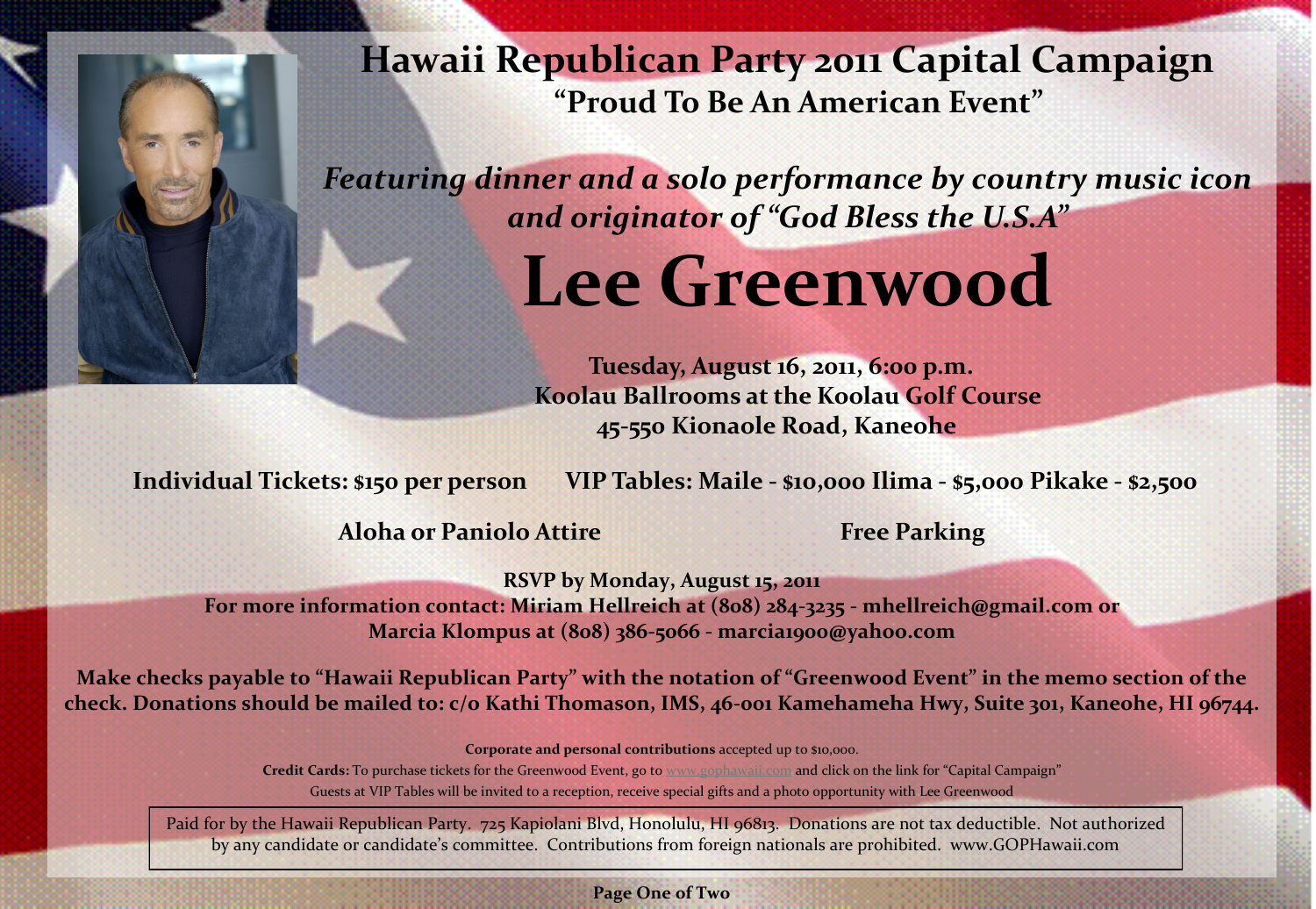## **Hawaii Republican Party 2011 Lee Greenwood Event**

**□** Yes I will be able to attend, please accept my contribution of: VIP Tables: ○ \$10,000 (Maile) ○ \$5,000 (Ilima) ○ \$2,500 (Pikake) ○ \$150 Individual Ticket ○ \$\_\_\_\_\_\_\_ (other amount)

**□** No I will not be able to attend, but please accept my contribution of: \$\_\_\_\_\_\_\_\_\_\_\_\_\_

*To pay by credit card, please visit [www.GOPHawaii.com](http://www.gophawaii.com) and click on the "Capital Campaign" link after June 15th*

The FEC and Hawaii State Campaign Spending Commission requires that the HRP report these donations as contributions to the HAWAII REPUBLICAN PARTY. The information requested will be used when filing campaign spending reports:

| CORPORATE DONORS: Does your company have a contract with the State or any cities or counties of Hawaii? Circle one: (YES/NO) |  |
|------------------------------------------------------------------------------------------------------------------------------|--|
| FEC and Hawaii Campaign Spending Law requires the HRP to obtain the following information* from individual contributors:     |  |

Please make checks payable to "Hawaii Republican Party" with the notation of "Greenwood Event" in the memo section of the check. Donations should be mailed to: c/o Kathi Thomason, IMS, 46-001 Kamehameha Hwy, Suite 301, Kaneohe, HI 96744.

Paid for by the Hawaii Republican Party. 725 Kapiolani Blvd, Honolulu, HI 96813. Donations are not tax deductible. Not authorized by any candidate or candidate's committee. Contributions from foreign nationals are prohibited. www.GOPHawaii.com